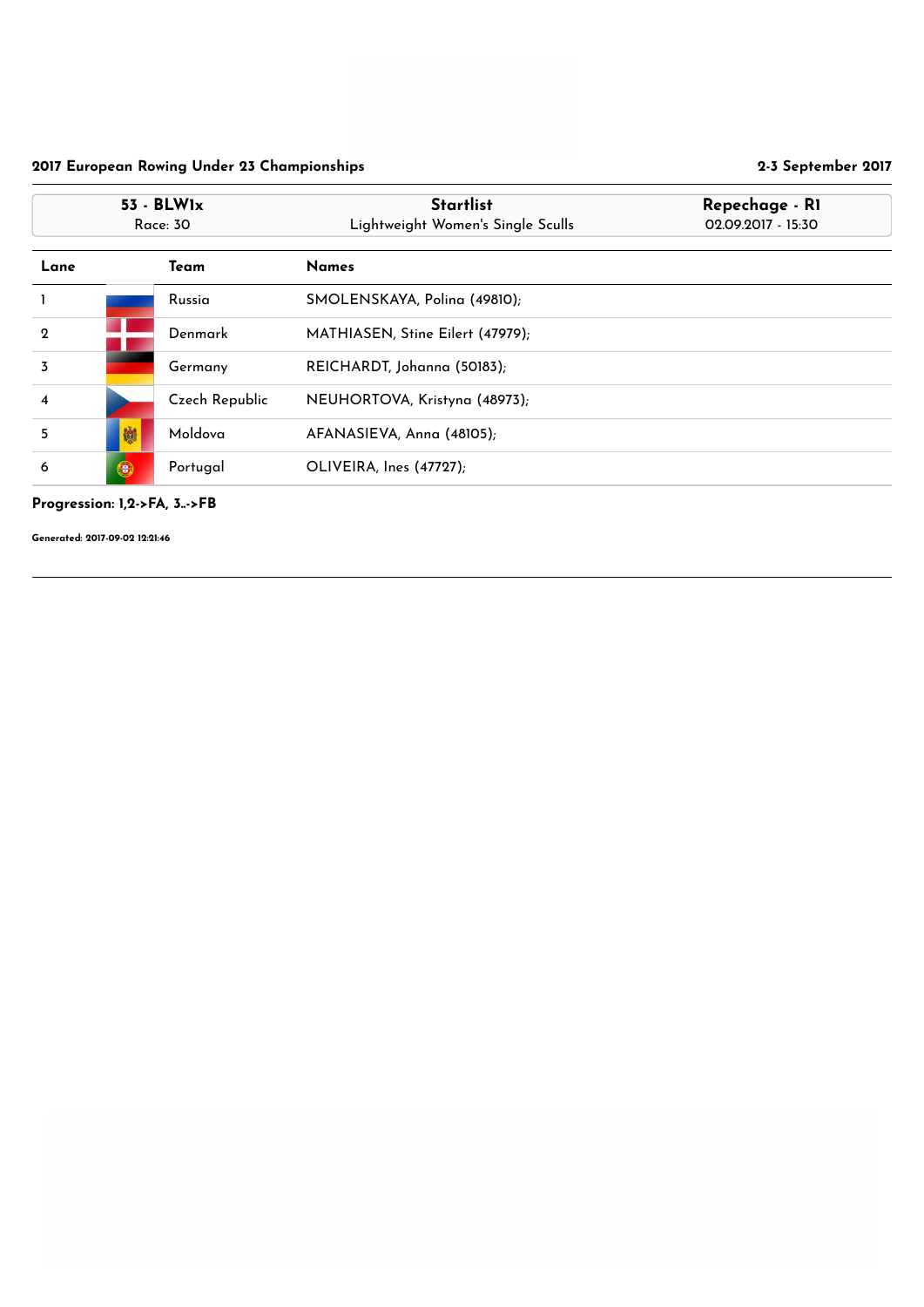Progression: 1,2,3->SA/B, 4..->FC

|                | $54 - BLM1x$<br>Race: 31 |               | <b>Startlist</b><br>Lightweight Men's Single Sculls | Repechage - RI<br>02.09.2017 - 15:35 |
|----------------|--------------------------|---------------|-----------------------------------------------------|--------------------------------------|
| Lane           |                          | Team          | <b>Names</b>                                        |                                      |
|                | ✿                        | <b>Israel</b> | SIEBZEHNER, Yoav (50148);                           |                                      |
| $\mathbf 2$    |                          | Russia        | KOZELSKIY, Alexander (50233);                       |                                      |
| $\overline{3}$ |                          | Poland        | PACZKOWSKI, Dariusz (50229);                        |                                      |
| 4              |                          | Romania       | CAZACU, Gabriel-Ionut (45298);                      |                                      |
| 5              |                          | Estonia       | NOPS, Andres (46880);                               |                                      |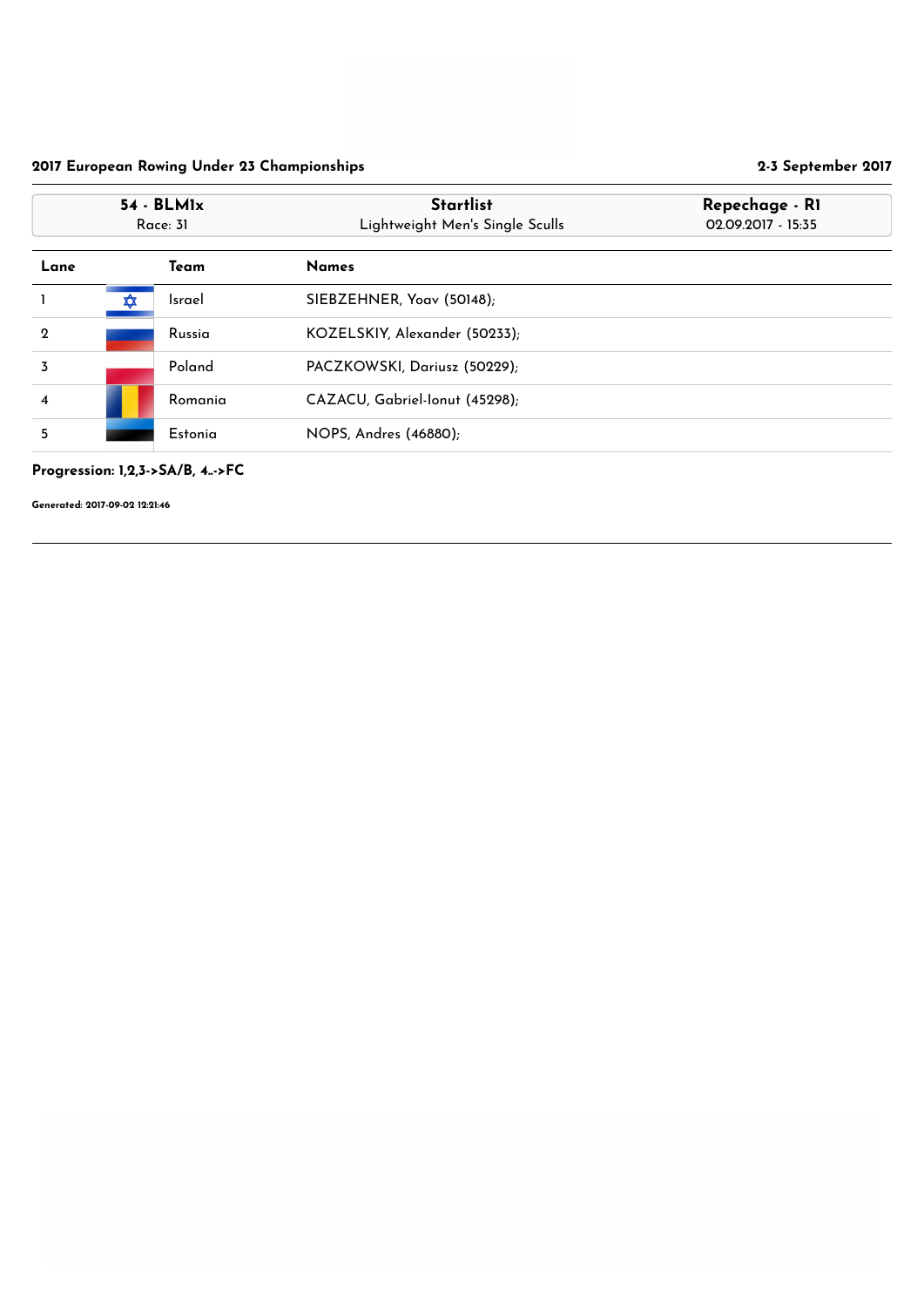Progression: 1,2->FA, 3..->FB

|                | 58 - BW1x<br>Race: 32 | <b>Startlist</b><br>Women's Single Sculls | Repechage - RI<br>02.09.2017 - 15:40 |
|----------------|-----------------------|-------------------------------------------|--------------------------------------|
| Lane           | <b>Team</b>           | <b>Names</b>                              |                                      |
|                | Slovenia              | MIKLAVCIC, Valentina (46656);             |                                      |
| $\mathbf 2$    | Poland                | LEMANCZYK, Krystyna (44235);              |                                      |
| $\overline{3}$ | <b>Bulgaria</b>       | GEORGIEVA, Desislava (43388);             |                                      |
| 4              | Estonia               | BORODATSOVA, Uljana (50221);              |                                      |
| 5              | Ukraine               | DUDCHENKO, Kateryna (48571);              |                                      |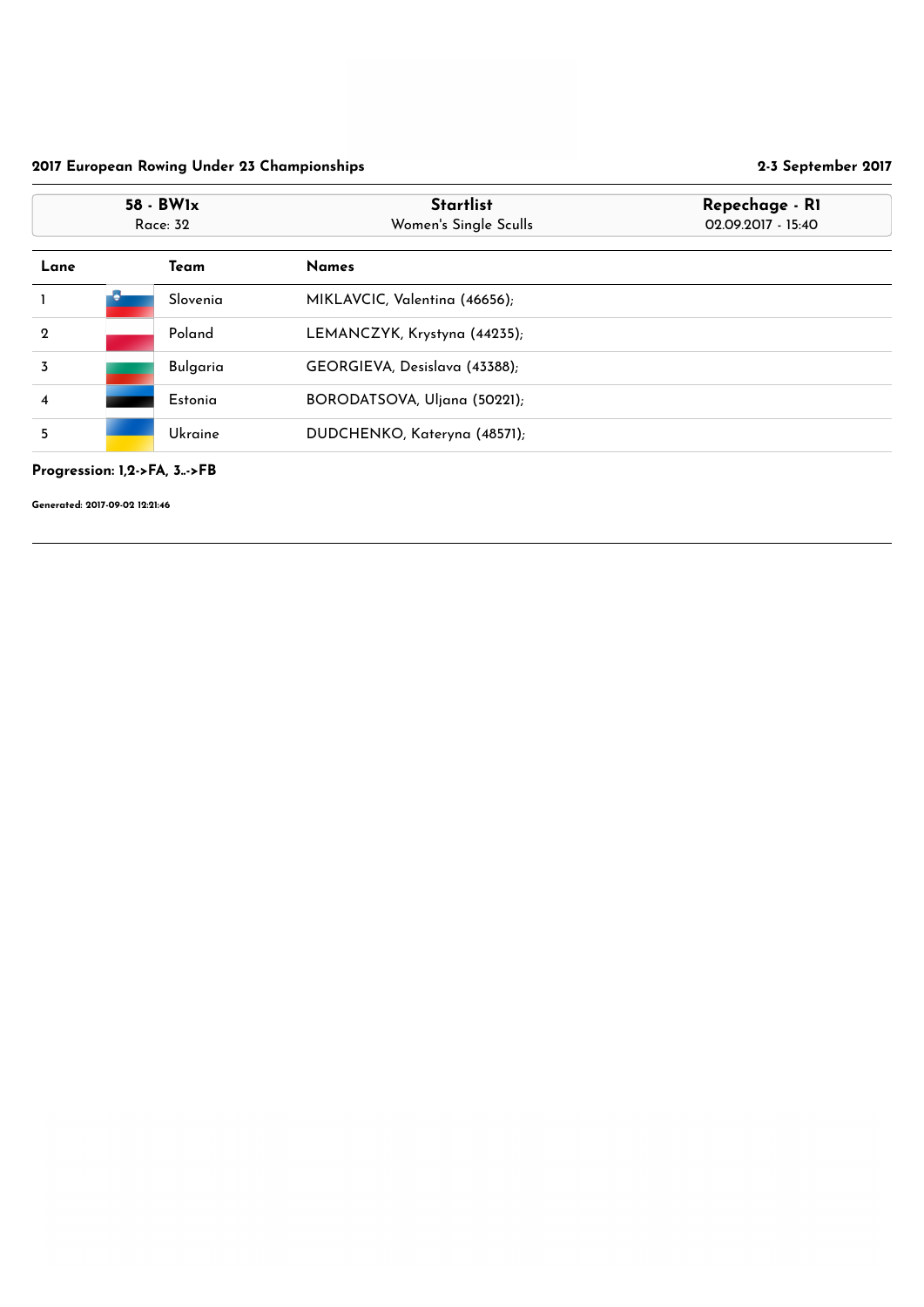Progression: 1,2->FA, 3..->FB

| 58 - BW1x<br><b>Race: 33</b> |   |                | <b>Startlist</b><br>Women's Single Sculls | Repechage - R2<br>2.9.2017 - 15:45 |
|------------------------------|---|----------------|-------------------------------------------|------------------------------------|
| Lane                         |   | Team           | <b>Names</b>                              |                                    |
|                              | ✿ | <b>Israel</b>  | BEZDESKY, Nurit (43455);                  |                                    |
| $\mathbf{2}$                 | 喇 | Moldova        | CONTEVICENCO, Tatiana (46348);            |                                    |
| 3                            |   | Germany        | <b>BOHN, Alicia (45251);</b>              |                                    |
| 4                            |   | Russia         | PITIRIMOVA, Ekaterina (44497);            |                                    |
| 5                            |   | <b>Belarus</b> | UHOLNIK, Aliaksandra (44576);             |                                    |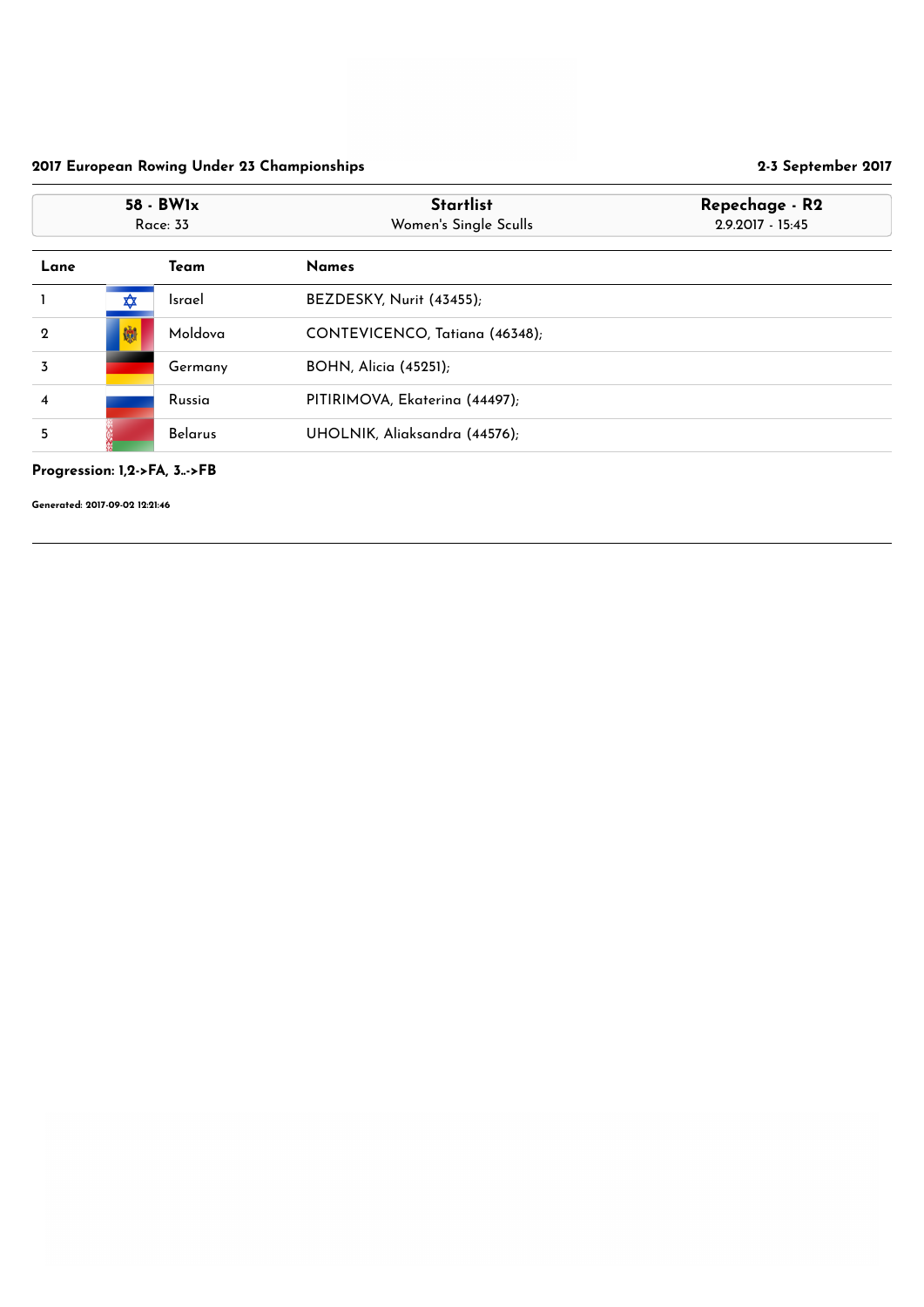Progression: 1,2,3->SA/B, 4..->FC

| 59 - BM1x<br><b>Race: 34</b> |   |         | <b>Startlist</b><br>Men's Single Sculls | Repechage - RI<br>02.09.2017 - 15:50 |
|------------------------------|---|---------|-----------------------------------------|--------------------------------------|
| Lane                         |   | Team    | <b>Names</b>                            |                                      |
|                              |   | Russia  | DEMCHENKO, Nikita (50232);              |                                      |
| $\mathbf 2$                  |   | Hungary | SZEGEDI, Tamas (46888);                 |                                      |
| $\overline{3}$               | 喇 | Moldova | PERENDISLI, Maxim (43609);              |                                      |
| 4                            |   | Denmark | LARSEN, Nick (43327);                   |                                      |
| 5                            |   | Serbia  | SLAVNIC, Dusan (45721);                 |                                      |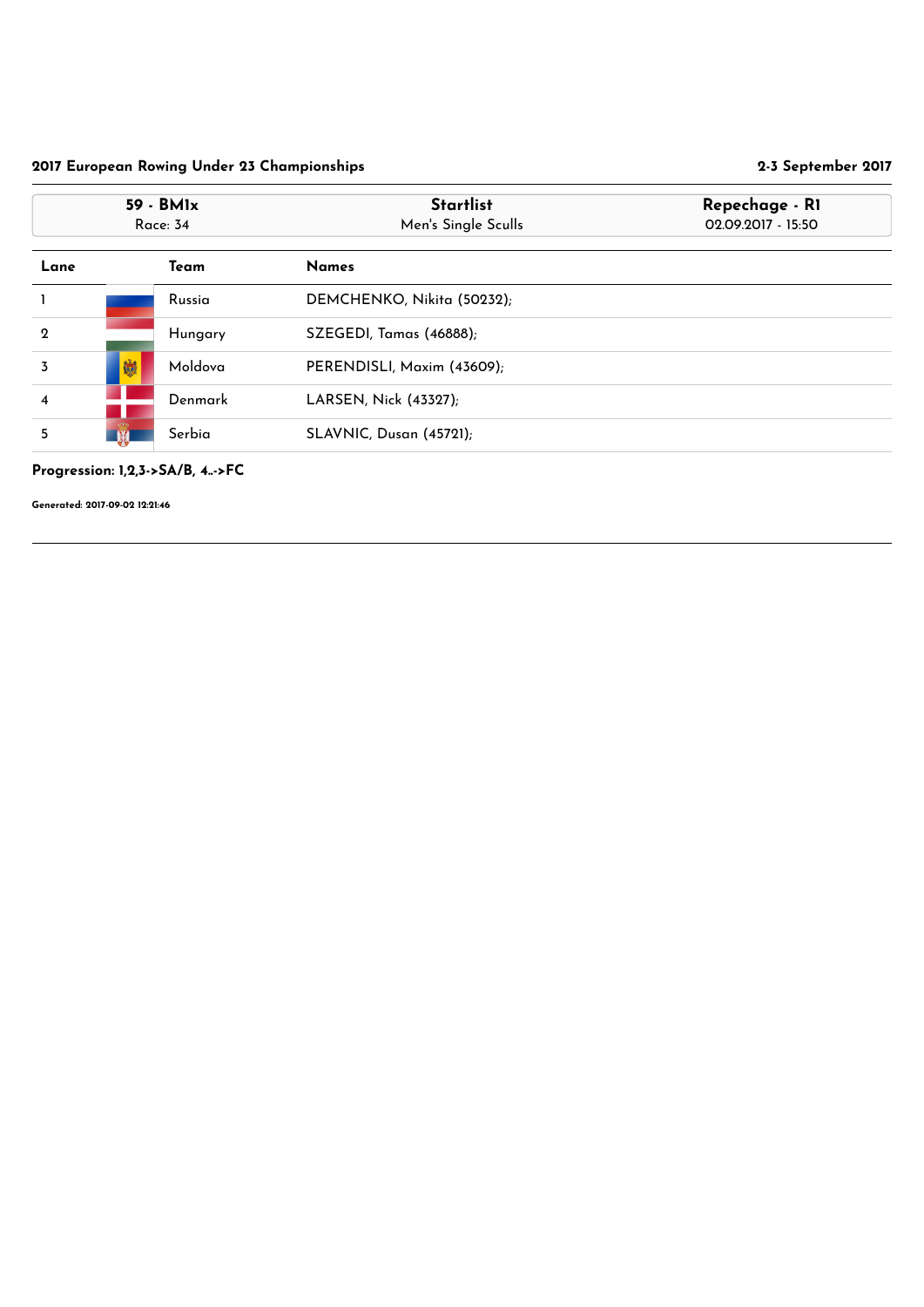#### Progression: 1,2,3->SA/B, 4..->FC

| 59 - BM1x<br><b>Race: 35</b> |          |               | <b>Startlist</b><br>Men's Single Sculls | Repechage - R2<br>2.9.2017 - 15:55 |
|------------------------------|----------|---------------|-----------------------------------------|------------------------------------|
| Lane                         |          | <b>Team</b>   | <b>Names</b>                            |                                    |
|                              |          | Latvia        | EZERNIEKS, Edvards (44762);             |                                    |
| $\boldsymbol{2}$             |          | Austria       | <b>REIM, Lukas (47755);</b>             |                                    |
| $\overline{3}$               |          | Finland       | JOUSIMO, Joonas (46630);                |                                    |
| $\overline{\mathbf{4}}$      |          | Norway        | STEINNES, Martin (48002);               |                                    |
| 5                            | <b>∡</b> | <b>Israel</b> | <b>SHANZER, Omri (47586);</b>           |                                    |
| 6                            |          | Germany       | ZEIDLER, Oliver (50151);                |                                    |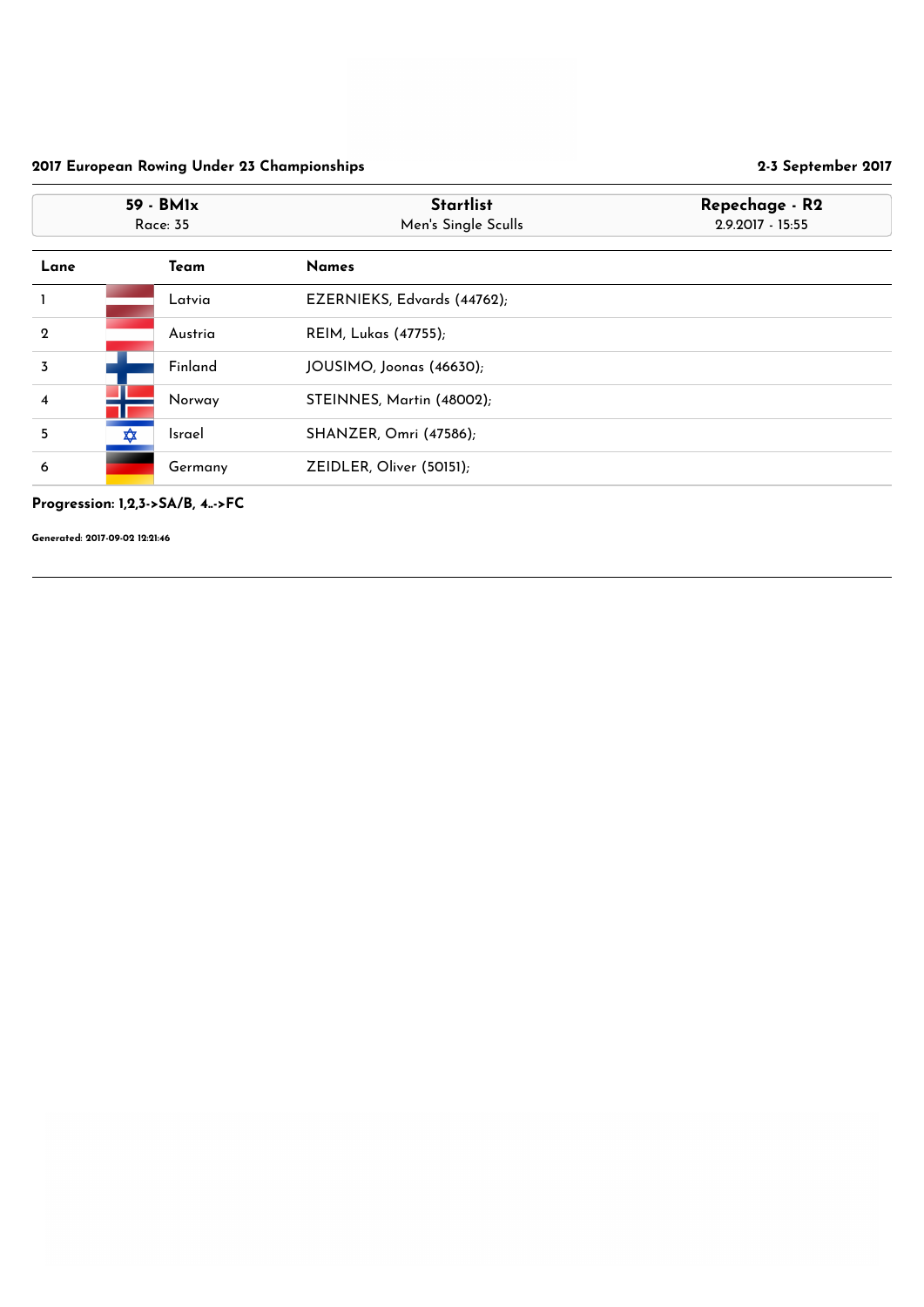Progression: 1,2->FA, 3..->FB

| $62 - BW2x$<br><b>Race: 36</b> |                                                                 |         | <b>Startlist</b><br>Repechage - RI<br>Women's Double Sculls<br>02.09.2017 - 16:05 |  |
|--------------------------------|-----------------------------------------------------------------|---------|-----------------------------------------------------------------------------------|--|
| Lane<br>Team                   |                                                                 |         | <b>Names</b>                                                                      |  |
|                                |                                                                 | Hungary | PREIL, Vivien (45864); HORVATH, Kitti (44854);                                    |  |
| $\mathbf 2$                    |                                                                 | Austria | REIMANN, Sarah (49694); KRANZLMUELLER, Miriam (47732);                            |  |
| 3                              |                                                                 | Russia  | KORENKOVA, Anna (46042); DANILIUK, Elena (48324);                                 |  |
| 4                              |                                                                 | Latvia  | SIMACEVA, Jelisaveta (46187); KARASA, Anna (46188);                               |  |
| 5                              | HANSEN, Luise Lund (50216); JERSILD, Emilie (47984);<br>Denmark |         |                                                                                   |  |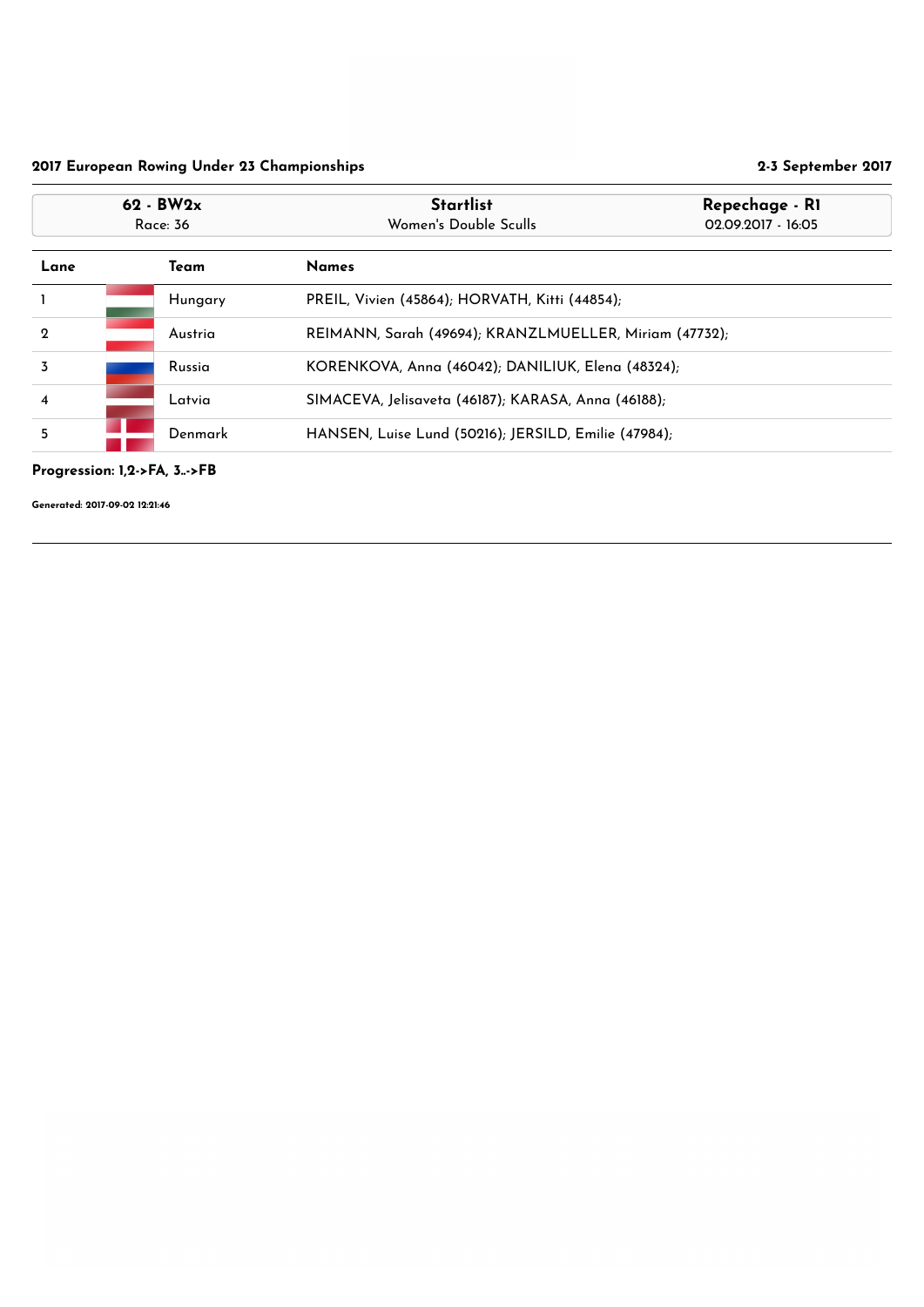#### Progression: 1..4->FA, 5..->FB

| $63 - BM2x$<br>Race: 37 |                                                                 |                                                       | <b>Startlist</b><br>Repechage - RI<br>Men's Double Sculls<br>02.09.2017 - 16:10 |                                               |  |
|-------------------------|-----------------------------------------------------------------|-------------------------------------------------------|---------------------------------------------------------------------------------|-----------------------------------------------|--|
| Team<br>Lane            |                                                                 |                                                       | <b>Names</b>                                                                    |                                               |  |
|                         | Sweden                                                          |                                                       |                                                                                 | EKROS, Bo Axel (45957); BORGH, Eskil (45958); |  |
| $\overline{2}$          |                                                                 | Austria                                               | WIESINGER, Leopold (48837); BACHMAIR, Bruno (45521);                            |                                               |  |
| $\overline{3}$          | <b>AR</b>                                                       | Serbia                                                | DJERIC, Igor (45716); BEDIK, Aleksandar (43684);                                |                                               |  |
| $\overline{\mathbf{4}}$ | LINDGREN, Adrian (45910); HADLER-OLSEN, Arne (45911);<br>Norway |                                                       |                                                                                 |                                               |  |
| 5                       |                                                                 | Lithuania                                             | KAMARAUSKAS, Karolis (50234); MURAVJOV, Artur (49801);                          |                                               |  |
| 6<br>Germany            |                                                                 | GRIMMER, Lasse (47907); NOWITZKI, Konstantin (47899); |                                                                                 |                                               |  |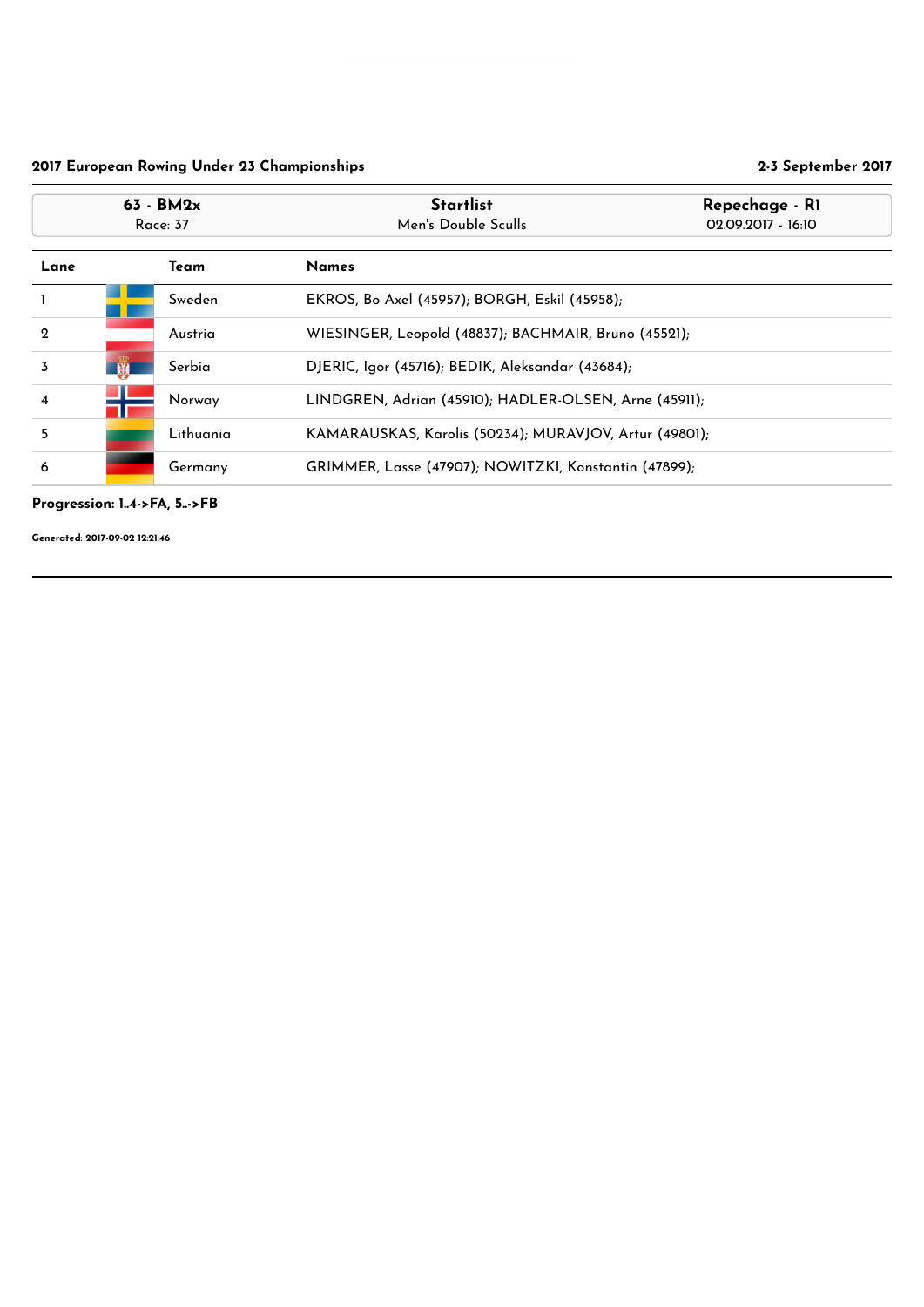Progression: 1,2->FA, 3..->FB

| $66 - BLM2x$<br>Race: 38 |                                                           |         | <b>Startlist</b><br>Repechage - RI<br>Lightweight Men's Double<br>02.09.2017 - 16:15 |  |
|--------------------------|-----------------------------------------------------------|---------|--------------------------------------------------------------------------------------|--|
| Lane                     |                                                           | Team    | <b>Names</b>                                                                         |  |
|                          |                                                           | Austria | SUCHAK, Iurii (45906); SINZINGER, Lukas (48152);                                     |  |
| $\mathbf 2$              |                                                           | Poland  | KRASKA, Mateusz (48749); REWERS, Damian (45710);                                     |  |
| 3                        |                                                           | Norway  | AAMODT, Truls (50218); GREPPERUD, Audun (50219);                                     |  |
| $\overline{4}$           |                                                           | Russia  | CHEREPKOV, Sergei (48487); KHAIBULLIN, Rustam (49808);                               |  |
| 5                        | DRENKER, Darius (50200); KRAUSE, Nils (50201);<br>Germany |         |                                                                                      |  |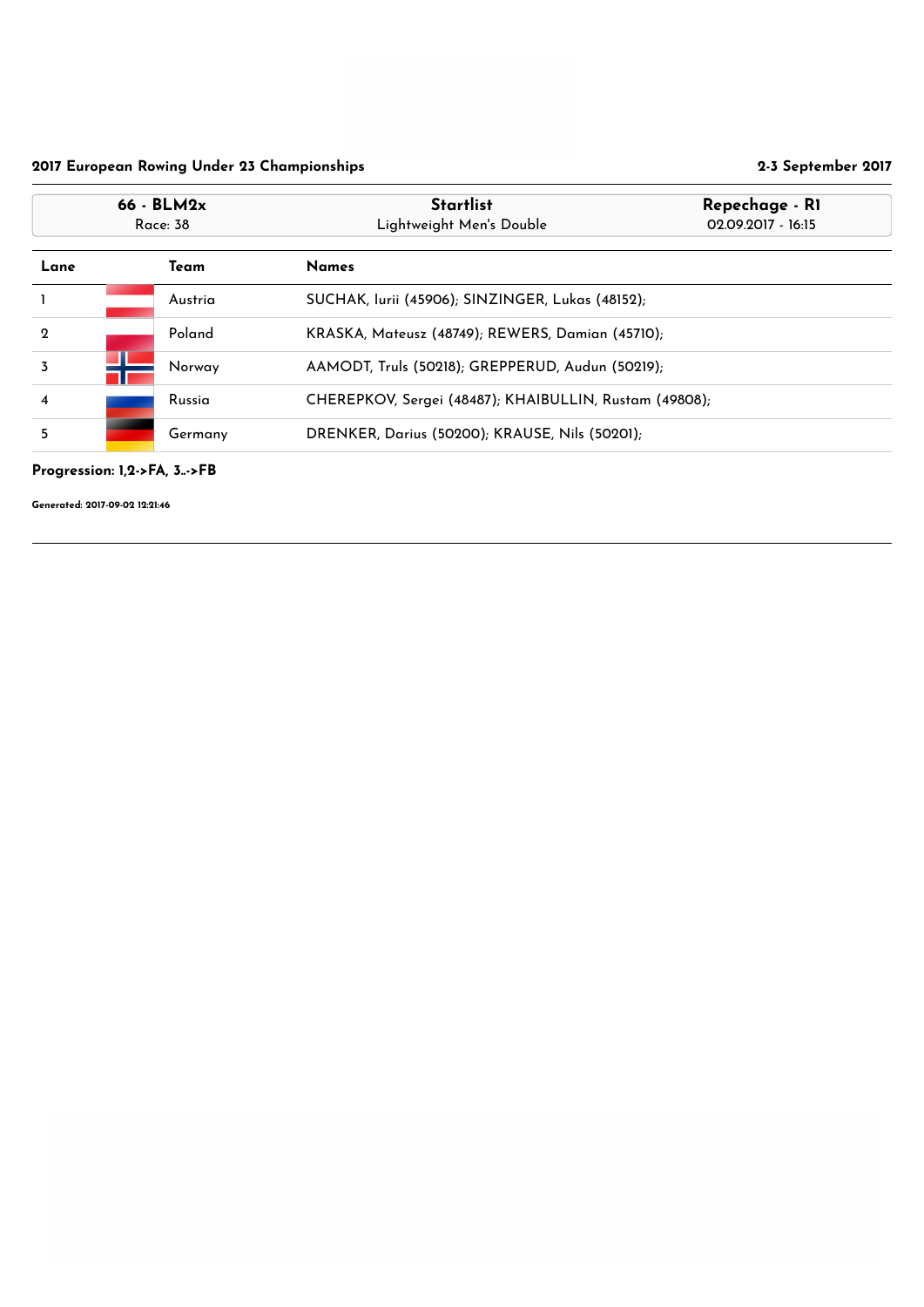Progression:

|                              | 68 - BW4x<br>Race: 39                                                                                                          | <b>Startlist</b><br>Women's Quadruple Sculls                                                                              | Racae for lanes - L1<br>02.09.2017 - 16:20                             |  |
|------------------------------|--------------------------------------------------------------------------------------------------------------------------------|---------------------------------------------------------------------------------------------------------------------------|------------------------------------------------------------------------|--|
| Lane<br><b>Names</b><br>Team |                                                                                                                                |                                                                                                                           |                                                                        |  |
|                              | Denmark                                                                                                                        | PETERSEN, Marie-Louise (48739); LANGKJAER, Ida (49761); CHRISTENSEN, Nanna<br>Bo (49762); MOERCH-PEDERSEN, Marie (46665); |                                                                        |  |
| $\mathbf 2$                  | <b>Ukraine</b>                                                                                                                 | (49792); NESTERENKO, Alina (43669);                                                                                       | VASHCHUK, Mariia (47673); KLYMENKO, Kateryna (45899); HORSHKOVA, Diana |  |
| 3                            | Germany                                                                                                                        | SCHAEFER, Sina (50176); RICHTER, Lara (50204); GERHARDT, Marie-Christine<br>(50171); NEBELSIECK, Eva-Lotta (50207);       |                                                                        |  |
| 4                            | Romania                                                                                                                        | VASILE, Georgiana (43940); BODNAR, Nicoleta-Ancuta (45293); LOGOFATU, Elena<br>(43935); PASCANU, Nicoleta (43945);        |                                                                        |  |
| 5                            | SLIWINSKA, Joanna (49903); BORUCH, Katarzyna (47869); SOBIESZEK, Monika<br>Poland<br>(45787); ROBASZKIEWICZ, Agneszka (42979); |                                                                                                                           |                                                                        |  |
|                              |                                                                                                                                |                                                                                                                           |                                                                        |  |